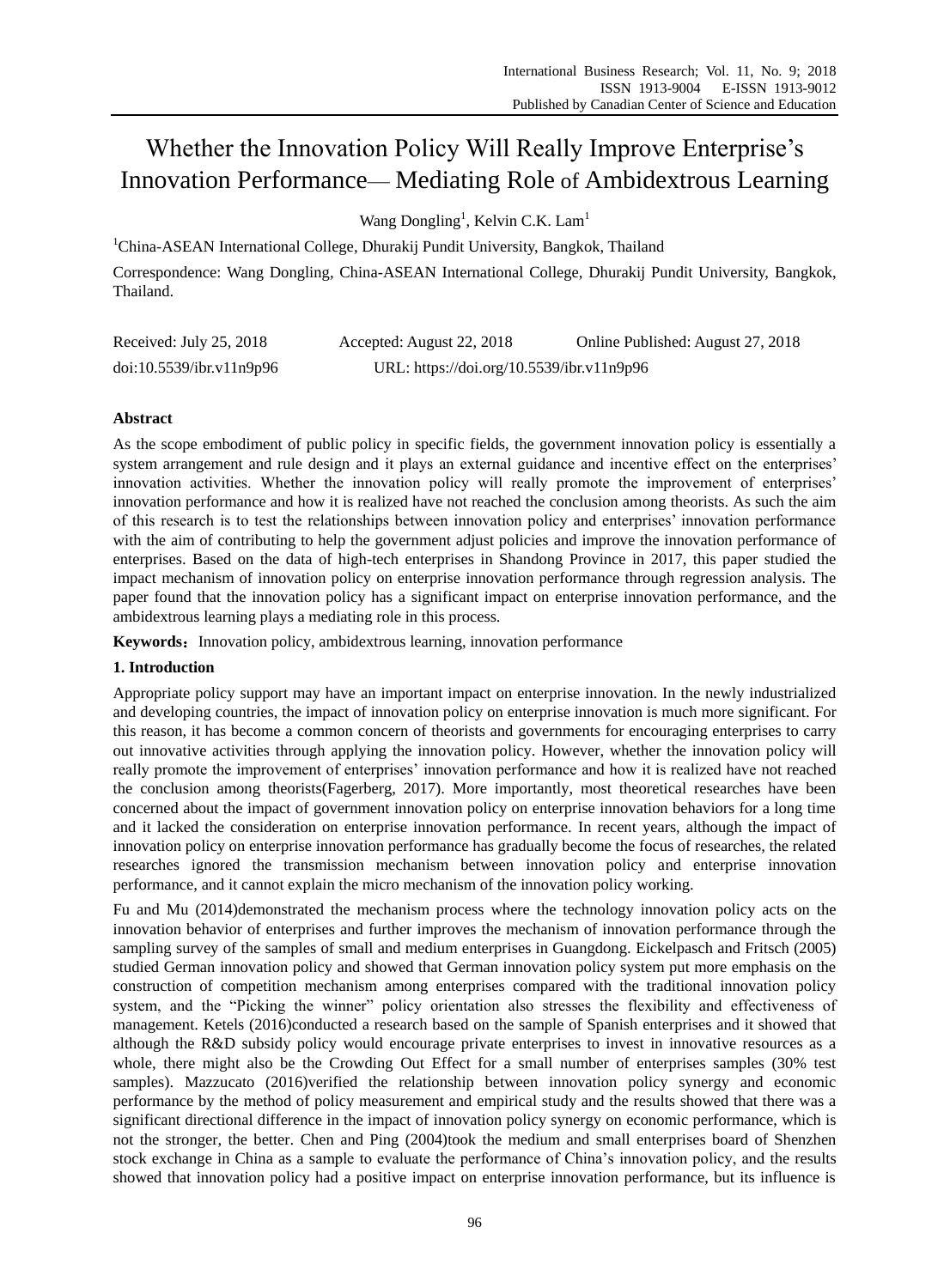not homogeneous.

To sum up, the research conclusions on the mechanism of the role of innovation policy still have the inadequacy of explanatory power and consistency, which is reflected in the relationship between innovation policy and enterprise innovation performance. On the one hand, the innovation performance of different enterprises may have great differences in the context of similar innovation policy (Laranja, Uyarra, & Flanagan, 2008); on the other hand, different innovation policy situations may lead to similar enterprise innovation performance. In addition, most studies regard the intermediate process from "government innovation policy" to "enterprise innovation performance" as black box, and ignore the influence of innovation policy on the process of enterprise innovation, which is not conducive to understanding the working mechanism of innovation policy in depth.

According to the study of March (1991), ambidextrous learning refers to the explorative and exploitative learning. The explorative learning emphasizes the ability of new knowledge that is different from the accumulated existing knowledge accumulation, while the exploitative learning emphasizes the gradual change and reform in the field of the existing products or knowledge. Different type of learning methods will lead to different performance results. Innovation policy is an important factor of the external environment affecting the ambidextrous learning, such as policy put forward by Lavie (2006) and so on which can have an influence on the ambidextrous learning. Innovation policy will directly affect the ability of enterprises to explore and exploit knowledge. When enterprises are supported by government policies or funded, enterprises will show more capable of exploring knowledge and be willing and dare to take risks to innovate. If enterprises can't get policy support, they may prefer to adopt a conservative attitude rather than explore new knowledge. Therefore, it can be started from ambidextrous learning to study the generative mechanism of the impact of innovation policy on innovation performance, and discuss the influence of different type of learning methods on innovation performance under the innovation policy.

Based on the above logic framework, this paper tries to conduct the analysis from the perspective of ambidextrous learning, and considers the organization of ambidextrous learning as the intermediary mechanism of innovation policy affecting innovation performance, and discusses the transmission mechanism between the innovation policy and the innovation performance. The integrated framework of innovation policy, ambidextrous learning and innovation performance is constructed to reveal the important role of innovation policy for the development of enterprises, and provide the basis for enterprises to improve their organizational learning ability and then improve the innovation performance through the innovation policy.

# **2. Hypothesis**

As the external guidance and incentive approach of enterprise innovation activities, innovation policy can guide organizational learning through influencing resource integration, utilization and reconstruction(Naqshbandi & Tabche, 2018), and thereby affect the innovation performance. Enterprises supported by the innovation policy can often improve their innovation performance by changing learning behaviors (more exploration and stronger mining and utilization of existing knowledge)(Mohnen & Röller, 2005).

# *2.1 Impaction of Innovation Policy on Innovation Performance*

Tax policy and direct subsidy policy have always been the two most common and most significant innovative policies applied by governments (Eisner, 1969), policy cultural issues can make or mar the open innovation process(Naqshbandi, Kaur, & Ma, 2014). Financial subsidy refers to a certain amount of financial support and allowances granted to specific enterprises in a given period according to the political and economic situation. Financial subsidy can provide additional resources for the enterprises to deal with the uncertainty during the innovation, which reduces the risk of innovation So it will encourage enterprises to increase innovation investment, and thus achieve better innovation performance(Toivanen, 2012). Due to lack of funds and resources for enterprises, their innovation results may have strong uncertainty and the technological values are faced with the risk of invisible loss. These are the main reasons for restraining the innovation of enterprises. If the government can provide certain financial support for the enterprises, and help them out of the "valley of death" at the beginning of the innovation, it will promote the enterprises to increase innovation and achieve better innovation performance. Based on the above analysis, this paper holds that the financial subsidy policy of government has positive impact on innovation activities of enterprises. In terms of tax policy, it is the universal innovation policy tool to guide and encourage enterprises to increase investment in science and technology through preferential tax policies(Gale & Brown, 2013). By providing tax preferences for enterprises, the government reduces the tax cost undertaken by enterprises to alleviate the shortage of R  $\&$  D funds in enterprises, which thereby indirectly reduces the R  $\&$  D risk of enterprises, encourages enterprises to increase effort on the R & D of innovation and achieves better innovation performance(Mansfield, 1982). For those projects with high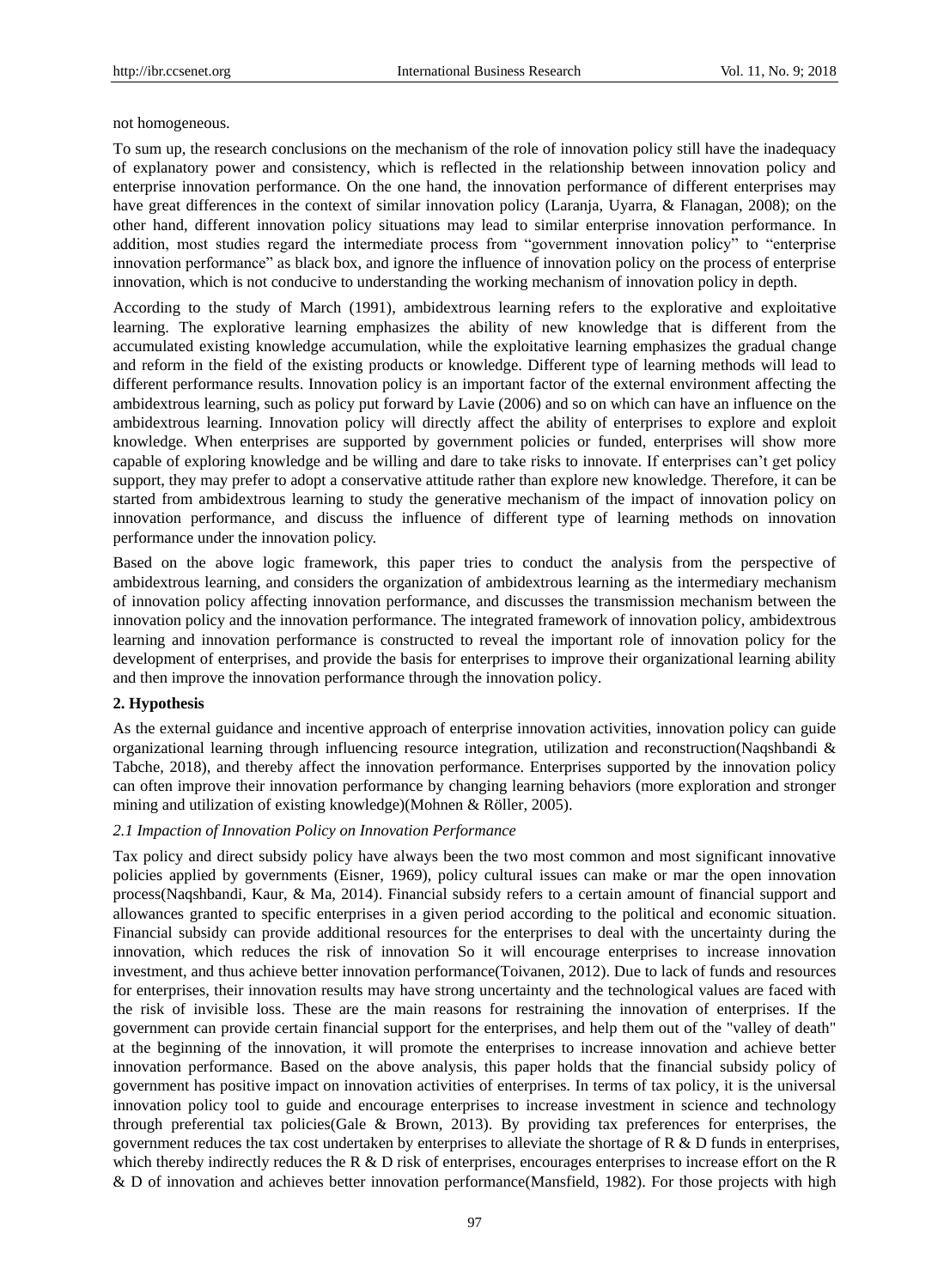risk, long R & D cycle, and large social income and small private income, enterprises are often reluctant to invest too much, but a certain degree of tax preferences will reduce the burden of enterprises, stimulate their enthusiasm for innovation and encourage them to increase  $R \& D$  investment so as to achieve the improvement of innovation performance.

H1: Innovation policy positively impact on innovation performance.

## *2.2 Impact of Innovation Policy on Ambidextrous Learning*

There is little research on the impact of policy climate on the organizational learning of enterprises. In particular, empirical research on the impact of policy climate on the organizational learning of enterprises on specific industries in China is lacking. Most scholars believe that the government plays an important role in encouraging and nurturing innovation, which will make the activities of enterprises more innovative (Yang, Zhou, & Zhang, 2015). Zhang and Chen (2014) finds that cooperation with government agencies has a direct impact on the promotion of cooperative learning in small and medium-sized enterprises (SMEs). Wang, Chen, and Hu (2011) point out that the government support is the most external influence of organizational learning, government funding, tax incentives and purchase behavior of enterprises to promote independent organizational learning have a positive effect. Khan, Yong, and Akhtar (2016)found that there is a significant correlation between the government policy and the performance of cooperative innovation through the investigation and research on the cooperative innovation of Chongqing Municipality. The government formulates the relevant supporting policies, strengthens the guidance of scientific and technological achievements transformation work and strengthens the macro-Guidance can effectively promote the performance of cooperative innovation. Therefore, this paper proposes the following assumptions:

# **H2: Innovation policy positively impact on ambidextrous learning**

H2a: Innovation policy positively impact on explorative learning.

H2b: Innovation policy positively impact on exploitative learning.

## *2.3 Impact of Ambidextrous Learning on Innovation Performance*

Naqshbandi and Kaur (2014) develop a model to explain how leadership interacts with absorptive capacity and organizational learning culture to influence open innovation outcomes. Explorative learning is related to new and differentiated new product ideas and product concepts. Explorative learning can lead to breakthrough product changes and develop new products that lead the market. Customer demand diversification and differentiation are becoming higher and higher. In this case, leading products with differentiated performance are more likely to create user requirements and be accepted by customers. Explorative learning can integrate new ideas and new knowledge into product design, and therefore design new products with new characteristics and utility(Westerlund, Peters, & Rajala, 2010).Explorative learning in addition to be able to promote breakthrough new product development, more importantly, explorative learning with self-enhancing effect. The self-reinforcing effect of exploratory learning can bring the new product development into the track of the virtuous circle. Explorative learning can also encourage team members to incorporate new knowledge and experience into their knowledge reserves, thereby increasing team members' knowledge accumulation and learning ability.

According to the resource-based theory, internal knowledge is more likely to be a sustainable competitive advantage, and internal knowledge is path dependent. In the process of exploitative learning, the use of new knowledge will face smaller conflicts and resistance than the use of new external knowledge (March, 1991), The knowledge produced by the exploitative learning can create higher value for the enterprise and is difficult to learn and imitate by competitors. In view of this, the following hypothesizes are proposed

- H3: Ambidextrous learning positively impact on innovation performance.
- H3a: Explorative learning positively impact on innovation performance.
- H3b: Exploitative learning positively impact on innovation performance.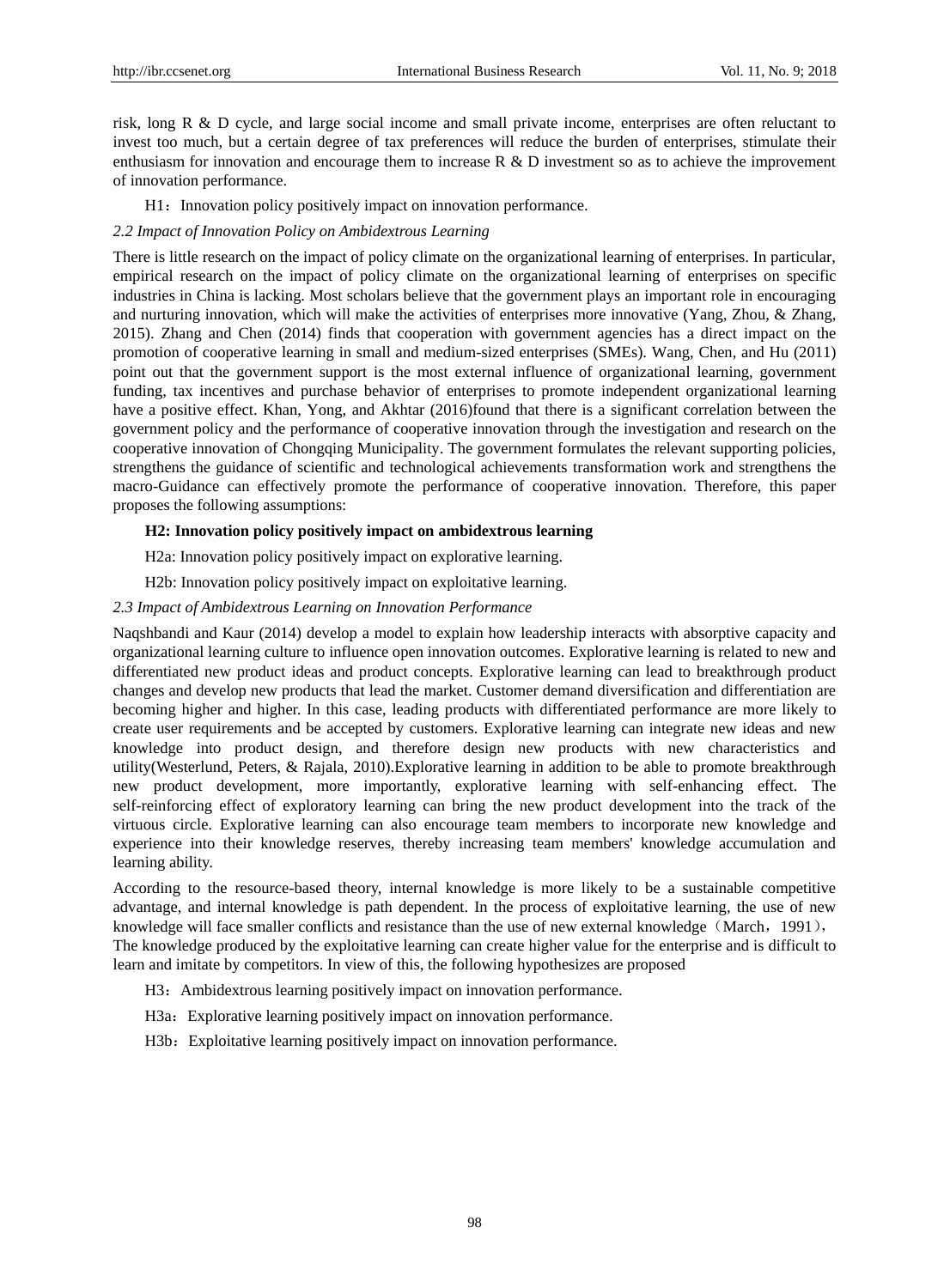

Figure 1. Theoretical Model

## **3. Method**

This study collects data in the form of questionnaire survey, and carries out statistical analysis for the collected questionnaires, like reliability and validity validation, multiple regression analysis, etc. This research uses statistical analysis software - SPSS and AMOS, where SPSS software is used for the measurement of variable reliability and verification of proposed assumption, AMOS software is used for confirmatory factor analysis and model fitting degree analysis.

# *3.1 Data Collection*

The core topic of this paper is to explore the relationship between innovation climate and performance, so the research object must have high intensity of R & D activities and innovative practice. The innovative team in high-tech enterprises, as high-intensive economic entity of knowledge, technology and investment, is capable of continuing the new technology and product development, with product high-tech, and on behalf of the most advanced and cutting-edge development direction in the technological field of enterprise. Compared with other general organizations, high-tech enterprises need to carry out innovative activities to construct core innovation ability (Schilling, Jones, Gareth, Hill, & Charles, 2001)in order to handle internal and external environment change. Therefore, high-tech enterprises match with this research issues. At the same time, the technological innovative activities of high-tech enterprises are of great strategic significance to the construction of an innovative country, promote the industrial transformation and upgrading whose results can also bring beneficial practical enlightenment to the enterprises and regional development.

Benefit from the development of high-tech enterprises, Shandong Province ranks the third in GDP in 2015. Taking the convenience of information collection, research costs and data aggregation problems into account, this study choose high-tech manufacturing enterprises in Shandong Province as a research object. There are a total of 1516 high-tech enterprises in Shandong Province (Source: Science and Technology Department of Shandong Province) with 1374 manufacturing among them. In this study, stratified random sampling was used to sample 1374 high-tech manufacturing industries. One of the main problems of this study focuses on the impact of the external innovation climate on the innovation performance of enterprises. In order to ensure that the research results can fully reflect the influence of different external environment, this study proceed sampling according to the administrative region division of Shandong Province, which divided into 17 layers and sampled in accordance with 20% proportion in each layer to reduce the influence of data variability in every sampling layer, so as to make sure the extracted samples with sufficient representation.

In this study, 275 questionnaires are distributed in total, and 215 questionnaires are returned in fact, with the return rate of 78%. Besides, 45 invalid or poor-quality questionnaires are removed in accordance with the questionnaire screening standard in Chapter IV. The final number of valid questionnaires is 170, with the valid questionnaire return rate of 61.8%. The results of sample descriptive statistics in this study are shown as follows.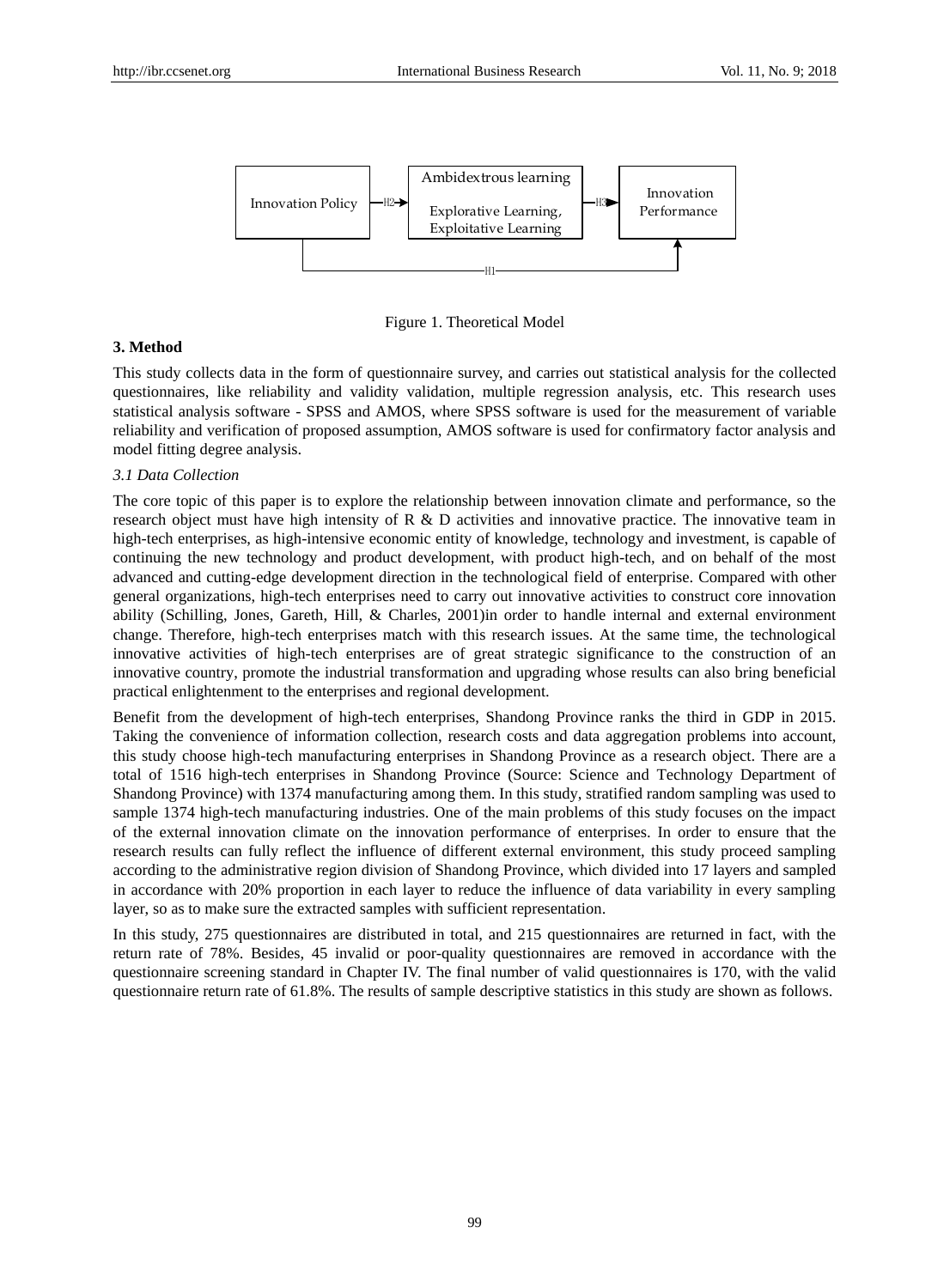| <b>Variable</b>                     | <b>Categories</b>                   | <b>Frequency</b>                                                                                                                                                                                                                                                                                                      | Percentage |
|-------------------------------------|-------------------------------------|-----------------------------------------------------------------------------------------------------------------------------------------------------------------------------------------------------------------------------------------------------------------------------------------------------------------------|------------|
|                                     | Below 50                            | 58                                                                                                                                                                                                                                                                                                                    | 34.2       |
|                                     | 50-150                              | 9                                                                                                                                                                                                                                                                                                                     | 5.3        |
| Number Of Employees                 | 150-300                             | 18                                                                                                                                                                                                                                                                                                                    | 10.5       |
|                                     | More Than                           | 85                                                                                                                                                                                                                                                                                                                    | 50         |
|                                     | Sum                                 | 170                                                                                                                                                                                                                                                                                                                   | 100        |
|                                     | <b>State-Owned Enterprise</b>       | 45                                                                                                                                                                                                                                                                                                                    | 26.3       |
|                                     | Private Enterprise                  | 4                                                                                                                                                                                                                                                                                                                     | 2.6        |
| <b>Enterprise Type</b>              | <b>International Joint Ventures</b> | 89                                                                                                                                                                                                                                                                                                                    | 52.6       |
|                                     | Foreign Enterprise                  | 13                                                                                                                                                                                                                                                                                                                    | 7.9        |
|                                     | Others                              | 18                                                                                                                                                                                                                                                                                                                    | 10.5       |
|                                     | Sum                                 | 170<br>100<br>27<br>15.8<br>49<br>28.9<br>72<br>42.1<br>7.9<br>13<br>9<br>5.3<br>170<br>100<br>27<br>15.8<br>22<br>13.2<br>13<br>7.9<br>58<br>63.2<br>170<br>100<br>23.68<br>40<br>128<br>75<br>$\overline{2}$<br>1.32<br>170<br>100<br>27<br>15.8<br>22<br>13.2<br>13<br>7.9<br>72<br>42.1<br>36<br>21<br>170<br>100 |            |
|                                     | <b>Establishment Stage</b>          |                                                                                                                                                                                                                                                                                                                       |            |
|                                     | Growth Stage                        |                                                                                                                                                                                                                                                                                                                       |            |
|                                     | <b>Mature Stage</b>                 |                                                                                                                                                                                                                                                                                                                       |            |
| <b>Enterprise Development Stage</b> | Decline Stage                       |                                                                                                                                                                                                                                                                                                                       |            |
|                                     | Second Undertaking Stage            |                                                                                                                                                                                                                                                                                                                       |            |
|                                     | Sum                                 |                                                                                                                                                                                                                                                                                                                       |            |
|                                     | $1-5$ Years                         |                                                                                                                                                                                                                                                                                                                       |            |
|                                     | 5-10 Years                          |                                                                                                                                                                                                                                                                                                                       |            |
| Time                                | 10-15 Years                         |                                                                                                                                                                                                                                                                                                                       |            |
|                                     | More Than 15 Years                  |                                                                                                                                                                                                                                                                                                                       |            |
|                                     | Sum                                 |                                                                                                                                                                                                                                                                                                                       |            |
|                                     | Grass-Roots Managers                |                                                                                                                                                                                                                                                                                                                       |            |
| Post                                | Middle Manager                      |                                                                                                                                                                                                                                                                                                                       |            |
|                                     | Top Management                      |                                                                                                                                                                                                                                                                                                                       |            |
|                                     | Sum                                 |                                                                                                                                                                                                                                                                                                                       |            |
|                                     | 1-2 Years                           |                                                                                                                                                                                                                                                                                                                       |            |
|                                     | 3-5 Years                           |                                                                                                                                                                                                                                                                                                                       |            |
|                                     | 5-8 Years                           |                                                                                                                                                                                                                                                                                                                       |            |
| Respondent's length of service      | 8-10 Years                          |                                                                                                                                                                                                                                                                                                                       |            |
|                                     | More Than 10 Years                  |                                                                                                                                                                                                                                                                                                                       |            |
|                                     | Sum                                 |                                                                                                                                                                                                                                                                                                                       |            |

#### Table 1. Sample Descriptive Statistics

Seen from the data in Table 1, state-owned and joint venture enterprises account for about 89%; the enterprises with more than 300 employees approximately account for 50% of the total number of enterprises;63.2% of enterprises have a development period of over 15 years, and the large-scale enterprises with high resource accumulation account for above 50% of the samples. 77% of respondents hold medium/senior management posts, and 56% of respondents have more than 5 years of work experience in respective enterprises. Thus, they have a better understanding of their enterprise status, and can provide better help for this study to obtain valid data. To sum up, the data in the table can meet the data requirements for the research issue, and can be analyzed.

#### *3.2 Measurement of Variables*

In order to ensure the reliability and validity of the variables of this study, the scale used in this study is derived from the mature scale developed by the previous scholars. This study used the Likert 5 point scale to measure these items.

**Independent Variable:** Innovation policy is the behavior of the government to encourage enterprises to participate in innovative activities, including relevant laws, regulations and administrative rules and regulations(Vermeulen, 2005). The innovation policy measurement mainly draws lessons from the research results of Mohnen and Röller (2000). The innovation policy is measured by the following four items: Enterprises get local government financial support; the enterprise get the local government tax policy support; Implementation procedures of innovation policy; Efficiency of government in implementing innovation policy;

**Mediation Variables:** Based on the research of March (1996), this paper divides ambidextrous learning into exploitative learning and explorative learning exploitative learning and explorative learning were measured using the scale of Chung, Yang, and Huang (2015). Explorative learning were measured by five items: The company obtains new technologies and skills for itself within three years; The company learn the new product development technology and development process for industry; The company get new management and organizational skills that are important to innovation; The company have access to new technologies in investing, R & D deployment, R & D, training and development of engineer and so on; The company strengthens innovative skills in previously inexperienced areas. Exploitative learning were measured by five items: Upgrade the existing knowledge and skills in familiar products and technology field; Enhance skill investment to improve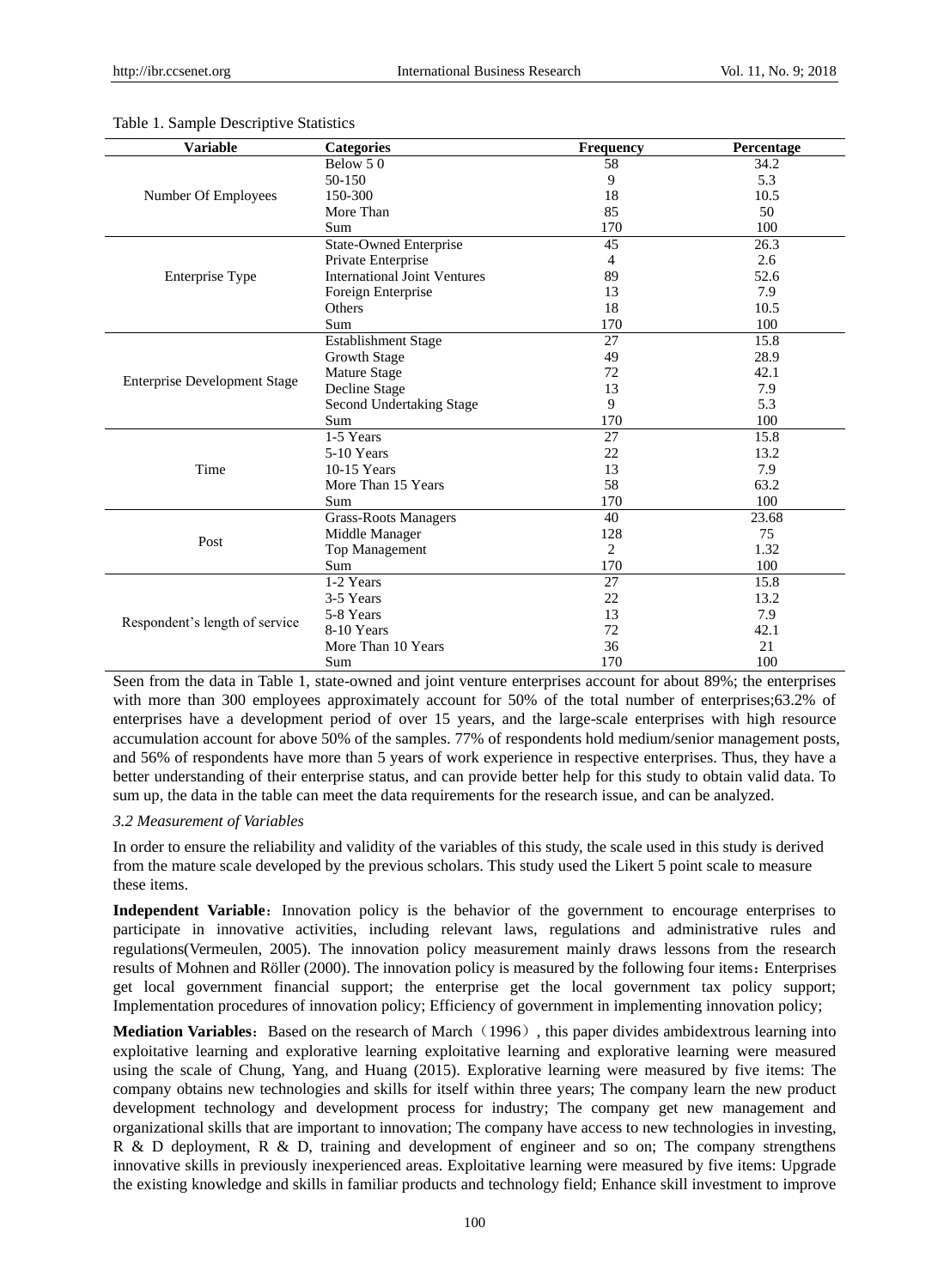productivity when using mature technology; Enhanced the ability to find solutions to customer problems that are not new but resemble existing methods; Enhance your skills further in new product development processes that already have some experience; Strengthen project knowledge and experience to improve the efficiency of existing innovative activities.

**Dependent Variable:** Based on Gemunden (1996) innovation performance scale, Ritter (1999)measured innovation performance from product innovation and technological innovation. This scale is convenient and concise in the process of use, and has more outstanding characteristics of subjective evaluation of respondents. Therefore, this study uses this scale to measure innovation performance. The measure item of process innovation includes: we have very advanced production equipment; compared with our competitors, our production equipment is more advanced; our production equipment embodies the first class technology. Product innovation items include: Compared to our competitors, the improvement and innovation of our products have a better market reaction; compared with our competitors, we have a higher rate of success in product innovation; Our products are first class in technical content.

**Control Variable:** The economic nature of firms has an impact on innovation performance. Compared with state-owned enterprises and foreign-funded enterprises, private enterprises are more likely to develop high innovation performance because their small-scale organization has flexibility in responding to the changing competitive environment. Longer-established enterprises can accumulate the necessary innovation experience, which has a positive impact on innovation activities, but such enterprises do not focus too much on situation outside enterprise or even ignore information from customers (Sorensen & Stuart, 2000). Scale is closely related to innovation activities of enterprise. Scale has influence on the adoption of managerial innovation and a strong relationship with explorative learning (Dewar & Dutton, 1986). Therefore, this paper places the industry attributes, economic nature, the year of establishment, team scale into the control variable category. This paper carries out the dummy variable treatment to the control variable in order to make a more rigorous study. During dummy variable treatment, first, segment study variables, take K-1 dummy variable if divided into K section, omit variables such as (0, 0), which can largely simplify the analysis process. Show as below.

| Control variable                  | Variable segment           | D1 | D <sub>2</sub> | D <sub>3</sub> | D <sub>4</sub> |
|-----------------------------------|----------------------------|----|----------------|----------------|----------------|
|                                   | State-owned enterprise     |    |                |                |                |
| Economic nature                   | Private enterprise         |    |                |                |                |
|                                   | Sino-foreign joint venture |    |                |                |                |
|                                   | Foreign-funded enterprise  |    |                |                |                |
|                                   | between 1 and 3 years      |    |                |                |                |
|                                   | Between 3 and 5 years      |    |                |                |                |
| Years                             | Between 6 and 10 years     |    |                |                |                |
|                                   | Over 10 years              |    |                |                |                |
|                                   | Over 300 people            |    |                |                |                |
|                                   | Between 150 and 300 people |    |                |                |                |
| Scale                             | Between 50 and 150 people  |    |                |                |                |
|                                   | Under 50 people            |    |                |                |                |
| $\sim$ $\sim$<br><b>Trinition</b> | $\sim$                     |    |                |                |                |

*3.3 Common Method Bias Test*

In this study, Harman single factor test was used to test the common method bias. By the Harman single factor test, 4 factors were analyzed(characteristic root>1). The rate of variance of the greatest common factor before rotation was 39.265% (< 40%). As shown in table 3,so there is no common method bias problem in this study data.

| Factor | <b>Characteristic Root</b> | <b>Variance Interpretation Rate Before Rotation</b> |
|--------|----------------------------|-----------------------------------------------------|
|        | 9.031                      | 39.265                                              |
|        | 3.848                      | 16.731                                              |
|        | .205                       | 5.237                                               |
|        | .021                       | 4.439                                               |
|        |                            |                                                     |

# **4. Result Analysis**

### *4.1 Reliability Analysis*

In this study, Cronbach's ɑ is used to test the internal consistency of scales. Nunnally (1978)indicated that the estimated Cronbach's ɑ should be above 0.7 as a high reliability value of a construct. Melchers (1987) indicated that the coefficient of internal consistency at the lowest level should be above 0.5, preferably above 0.6, and the lowest coefficient of internal consistency of the entire scale should be above 0.7, preferably above 0.8.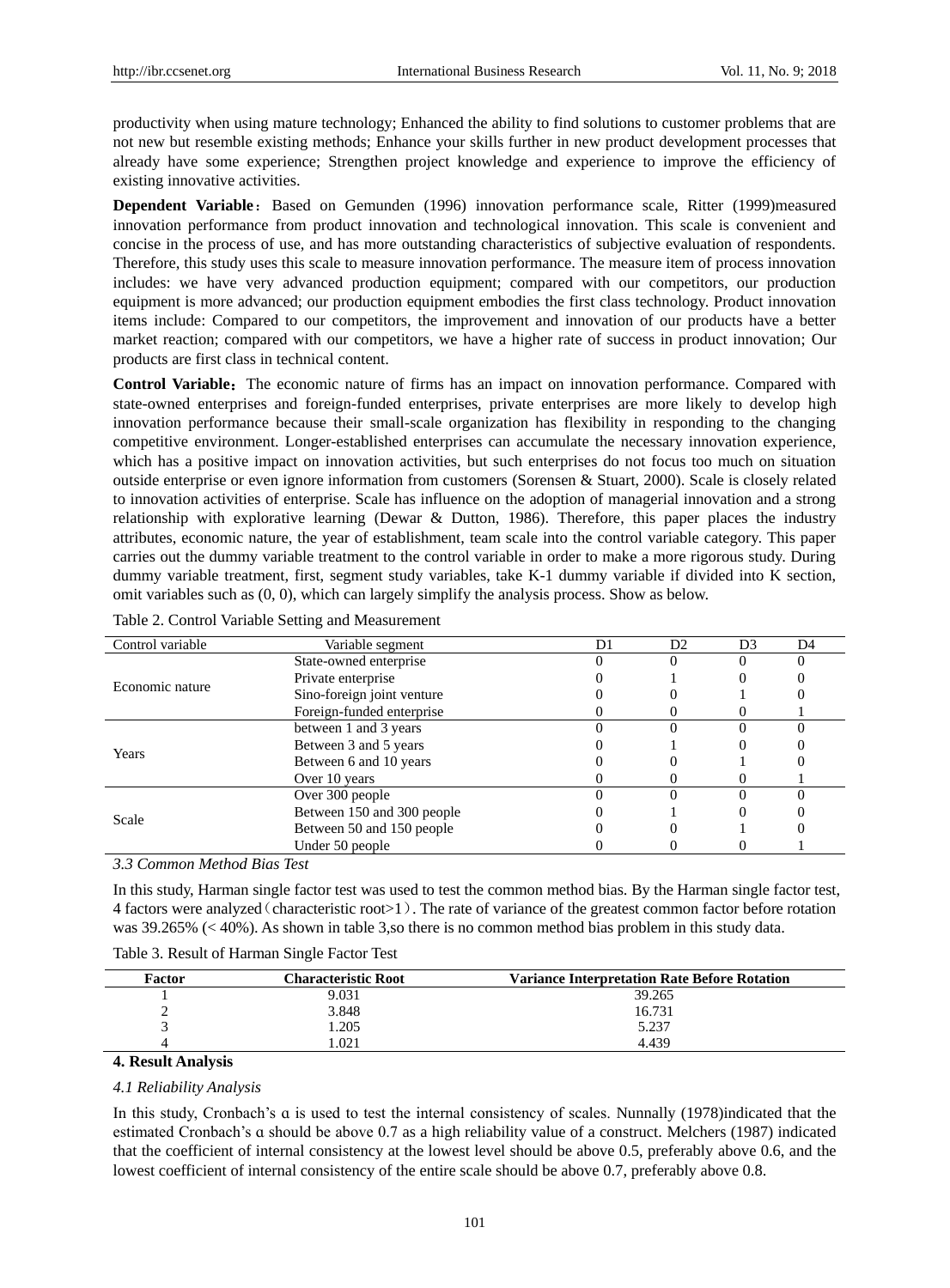As shown in table 4, the Cronbach's ɑ values of innovation policy is respectively 0.865 The Cronbach's ɑ values of explorative learning and exploitative learning are respectively 0.876 and 0.795. The Cronbach's ɑ values of innovation performance are respectively 0.813. It shows that the reliability of each scale is within an acceptable range, with good internal consistency.

| Table 4. Questionnaire Reliability Analysis Results |  |  |  |
|-----------------------------------------------------|--|--|--|
|-----------------------------------------------------|--|--|--|

| Variable                      | No. | Cronbach's a |  |
|-------------------------------|-----|--------------|--|
| <b>Innovation Policy</b>      |     | .865         |  |
| Explorative Learning.         |     | .876         |  |
| Exploitative Learning.        |     | .795         |  |
| <b>Innovation Performance</b> |     | .813         |  |

*4.2 Confirmatory Factor Analysis* 

To test the discriminant validity among key variables and the corresponding measurement parameters of each measurement scale, AMOS17.0 is adopted in this study to carry out confirmatory factor analyses (CFA) on key variables, and the model comparison method is used to investigate the discriminant validity and convergent validity of each scale (Gatignon, 2010).

AMOS is tested on the basis of chi-square statistic value  $(X2)$ . In general, the chi-square value P $>0.05$  is deemed as a criterion to judge that a model has a good fit effect(Rong, Scholz, & Martin, 2009). However, the chi-square statistic is susceptible to the sample size. Thus, in addition to chi-square statistic, other fit indexes need to be considered as well (Fox, 1983). The judgment criteria for fit indexes are listed in tables 5 (Gatignon, 2010).

Table 5. Goodness of Fit Analysis of Model

| Index                                                                                                         |         | $x^2/df$ | FFI   | AGFI  | <b>RMSEA</b> | NFI   | CFI   |
|---------------------------------------------------------------------------------------------------------------|---------|----------|-------|-------|--------------|-------|-------|
| <b>Standard Value</b>                                                                                         | >0.5    |          | >0.9  | >0.9  | <0.1         | >0.9  | >0.9  |
| Model                                                                                                         | 264.972 | 2.038    | 0.867 | 9.963 | 0.095        | 0.980 | 0.987 |
| According to the judgment criteria for fit indexes (Gatignon, 2010) listed in tables 5 a confirmatory factory |         |          |       |       |              |       |       |

analysis on model is carried out. The results show that the verification indexes such as X2/df, RMSEA, NFI and CFI in the model basically reach the acceptable level, indicating that model has good fit.

Table 6. CFA of Model

|                  | Route            |                | λ     | C.R.  | AVE   |
|------------------|------------------|----------------|-------|-------|-------|
| ${\bf Z}1$       | $\leftarrow$ --- | Z              | 0.682 |       |       |
| Z2               | $\leftarrow$ --- | Ζ              | 0.806 | 0.761 | 0.772 |
| Z <sub>3</sub>   | $\leftarrow$ --  | Z              | 0.946 |       |       |
| Z4               | $\leftarrow$ --- | Ζ              | 0.763 |       |       |
| S <sub>11</sub>  | $\leftarrow$ --- | $\rm S1$       | 0.801 |       |       |
| S <sub>12</sub>  | $\leftarrow$ --- | S1             | 0.841 |       |       |
| S <sub>13</sub>  | $\leftarrow$ --- | S <sub>1</sub> | 0.835 | 0.918 | 0.799 |
| S <sub>14</sub>  | $\leftarrow$ --  | S1             | 0.894 |       |       |
| S15              | $\leftarrow$ --- | S <sub>1</sub> | 0.893 |       |       |
| S <sub>21</sub>  | $\leftarrow$ --  | S <sub>2</sub> | 0.868 |       |       |
| S <sub>22</sub>  | $\leftarrow$ --- | S <sub>2</sub> | 0.899 |       |       |
| S <sub>2</sub> 3 | $\leftarrow$ --- | S <sub>2</sub> | 0.755 | 0.927 | 0.802 |
| S <sub>24</sub>  | $\leftarrow$ --  | S <sub>2</sub> | 0.917 |       |       |
| S <sub>25</sub>  | $\leftarrow$ --- | S <sub>2</sub> | 0.883 |       |       |
| C1               | $\leftarrow$ --  | $\mathsf{C}$   | 0.987 |       |       |
| C <sub>2</sub>   | $\leftarrow$ --- | C              | 0.94  |       |       |
| C <sub>3</sub>   | $\leftarrow$ --- | C              | 0.776 |       |       |
| C <sub>4</sub>   | $\leftarrow$ --- | C              | 0.833 | 0.906 | 0.766 |
| C <sub>5</sub>   | $\leftarrow$ --  | C              | 0.717 |       |       |
| C <sub>6</sub>   | $\leftarrow$ --- | C              | 0.871 |       |       |

*Note*. Z, S1, S2 and C stand for innovation policy, explorative learning, exploitative learning and innovation performance.

For the convergent validity of each dimension, the average variance extraction (AVE value) is adopted to reflect the value, and generally used to reflect the convergent validity of scales, which can directly display how much variance explained by latent variables comes from measurement errors. The bigger the AVE value is, the larger the variation percentage of the measured variable explained by latent variables will be. Accordingly, the measurement error will be smaller. The average variance extraction values all conform to the criterion of 0.50+ suggested by Fornell and Larcker (1981). The above data show that the model is within an acceptable range.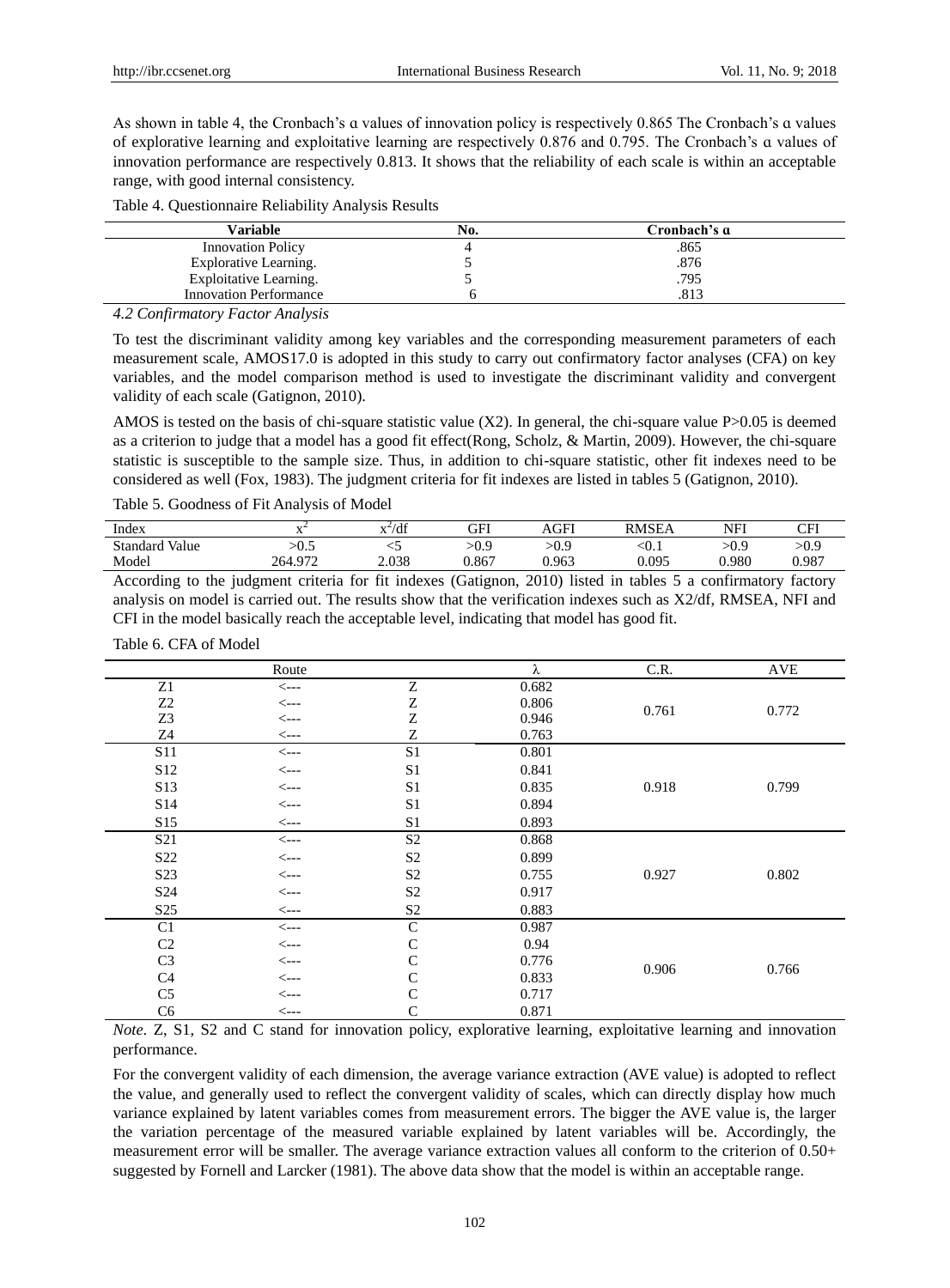Composite reliability (CR) as one of the judgment criteria for intrinsic quality of the model reflects whether the observation item in each latent variable consistently explains the latent variable. Seen from Table 6, CR is above 0.7, which is above the criterion of more than 0.60 suggested by Fornell and Larcker (1981), with good internal consistency.

## *4.3 Regression Analysis Results and Discussion*

**Main effect test:** The regression analysis in this study is based on 170 samples, and the multiple regression method is adopted to analyze the causal relationship between factors. For the regression, stepwise regression is adopted. As independent variables enter the regression equation, the statistical probability of the default variable coefficient F entering the regression equation according to SPSS is 0.05. In the analysis, such values as  $R^2$ , F and Sig.(p) are mainly used to analyze the regression effect (Draper & Smith, 2014).  $R^2$  refers to the coefficient of determination, which reflects a good or bad regression effect, the closer to 1, the better. The F-test of regression effect has to undergo the T-test, the bigger the T value, the better. The Sig.(p) value reflects the significance between independent and dependent variables. Bounded by 0.05, the smaller the value is, the higher the significance level will be.

Model 1 and Model 2 mainly verify the effect of innovation policy on innovation performance. In model 1, only control variables are added, including the founding time, scale, number of employees and development stage of an enterprise; Based on model 1, model 2 is added with innovation policy to verify the affection of innovation policy on innovation performance, and the affection of innovation policy on innovation performance. The regression results (Table 7) show that in the regression of innovation policy on innovation performance,  $R^2$ values are significantly increased to 0.668 respectively; the F-test values are respectively 20.883, passing the F-test (p=0.000 $<0.001$ ); The regression coefficients are respectively 0.822 (p=0.000 $<0.001$ ), which show a positive effect and zero significant difference, thereby, passing the T-test (p=0.000<0.001). Innovation policy has a significantly positive effect on innovation performance.

| Independent Variable        | Dependent Variable<br><b>Innovation Performance</b> |           |  |  |
|-----------------------------|-----------------------------------------------------|-----------|--|--|
|                             |                                                     |           |  |  |
| Control Variable            | Model1                                              | Model 2   |  |  |
| Nature                      | $-.110$                                             | $-.200$   |  |  |
| Number Of Employees         | $-.264$                                             | $-.017$   |  |  |
| <b>Stage Of Development</b> | .133                                                | $-.060$   |  |  |
| Founding Time               | $-.013$                                             | .033      |  |  |
| Independent Variable        |                                                     |           |  |  |
| <b>Innovation Policy</b>    |                                                     | $.822***$ |  |  |
| F                           | 1.016                                               | 20.883*** |  |  |
| $R^2$                       | .071                                                | .668      |  |  |
| $\Delta R^2$                | .071                                                | .597      |  |  |
| AdjR <sup>2</sup>           | .001                                                | .636      |  |  |

Table 7. The Effect of Innovation Policy on Innovation Performance

*Note*. \* p<0.05; \*\* p<0.01; \*\*\* p<0.001

**Mediating Effect Test:** This paper uses the bootstrap method(Hayes, 2013) to examine the mediating effect. The sample size was 5000 and the confidence interval was 95%.

It can be seen from the test results of intermediary effect of explorative learning. Without considering the mediating role of explorative learning, the independent variable has a significant positive effect on the mediator variable. The result is contrary to the previous conclusion. The reason is that this result is obtained by a simple linear regression on the data of 5,000 samples randomly retrieved from the original sample without considering the panel data. Seen from regression results from dependent variables and mediator variables, government innovation policy has a significant positive impact on enterprise innovation performance. This result is consistent with the previous research findings, H1 is verified too, and meanwhile explorative learning has a significant positive impact on enterprise innovation performance. It can be seen from the results of direct and indirect effects. The results of explorative learning intermediary test did not contain 0(LLCI=-0.0192,ULCI=-0.0041), It indicates that the mediating effect of explorative learning is significant, and the coefficient of mediating effect is -0.0103. When controlling the variable of explorative learning, The interval of direct effect does not contain 0 (LLCI=0.0405,ULCI=0.1658), The direct impact is still significant when government innovation policies affect innovation performance. It shows that explorative learning plays a mediating role in the impact of government innovation policy on firm performance, but it is not the only mediating variable.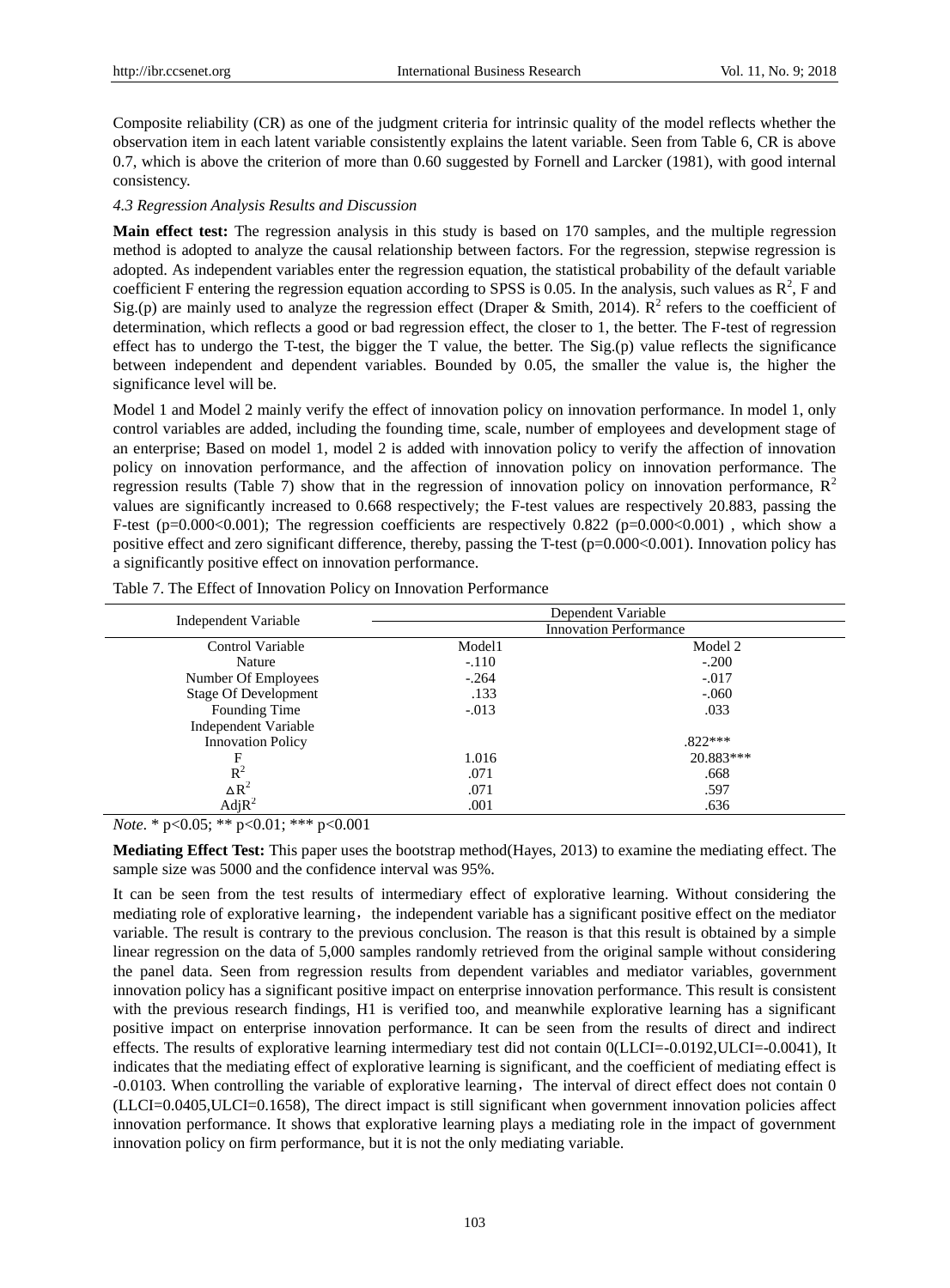| Control                 |                     |       |                |       |          | 95% confidence interval |       |
|-------------------------|---------------------|-------|----------------|-------|----------|-------------------------|-------|
| Intermediary $(Yes/No)$ | Path                | coeff | effect         | se    | LLCI     | ULCI                    |       |
|                         | $Z-S_1$             | .0966 | $\overline{a}$ | .0292 | .0393    | .0154                   | .0001 |
|                         | $S_1 - C$           | .1065 |                | .0301 | $-.1657$ | $-.0474$                | .0004 |
| No                      | $Z-C$               | 1032  |                | .0319 | .0405    | .1658                   | .1658 |
|                         | Direct Effect       |       | 1032           | .0319 | .0405    | .1658                   | .0013 |
| Yes                     | Effect<br>Mediation |       | .0103          | .0038 | .0192    | .0041                   |       |

#### Table 8. the Results of Mediating Effect Test

It can be seen from the test results of intermediary effect of exploitative learning. Without considering the mediating role of exploitative learning, the independent variable has a significant positive effect on the mediator variable. The result is contrary to the previous conclusion. The reason is that this result is obtained by a simple linear regression on the data of 5,000 samples randomly retrieved from the original sample without considering the panel data. Seen from regression results from dependent variables and mediator variables, government innovation policy has a significant positive impact on enterprise innovation performance. This result is consistent with the previous research findings, H1 is verified too, and meanwhile exploitative learning has a significant positive impact on enterprise innovation performance. It can be seen from the results of direct and indirect effects. The results of exploitative learning intermediary test did not contain 0(LLCI=-0.0029,ULCI=0.0187), It indicates that the mediating effect of exploitative learning is significant, and the coefficient of mediating effect is 0.0029. When controlling the variable of exploitative learning, The interval of direct effect does not contain  $0$ (LLCI=0.0212,ULCI=0.1462), The direct impact is still significant when government innovation policies affect innovation performance. It shows that exploitative learning plays a mediating role in the impact of government innovation policy on firm performance, but it is not the only mediating variable.

Table 9. the Results of Mediating Effect Test

| Control                 | Path                | coeff                    | effect                   | se    | 95% confidence interval |          |          |
|-------------------------|---------------------|--------------------------|--------------------------|-------|-------------------------|----------|----------|
| Intermediary $(Yes/No)$ |                     |                          |                          |       | LLCI                    | ULCI     |          |
| No                      | $Z-S_2$             | .0236                    | $\overline{\phantom{0}}$ | .0084 | $-.0400$                | $-.0400$ | $-.0072$ |
|                         | $S_2-C$             | .3890                    | $\overline{\phantom{0}}$ | 1052  | $-.5953$                | $-1826$  | .0002    |
|                         | $Z-C$               | .0837                    |                          | .0319 | .0212                   | .1462    | .0087    |
| Yes                     | Direct Effect       | $\overline{\phantom{0}}$ | .0837                    | .0319 | .0212                   | .1462    | .0087    |
|                         | Effect<br>Mediation | $\overline{\phantom{0}}$ | .0092                    | .0040 | .0029                   | .0187    |          |

# **5. Conclusions**

Based on the empirical study, this paper analyzes the mechanism of the impact of government innovation policy on enterprise innovation performance. The conclusions are as follows:

# *5.1 Conclusions*

First, this paper provides empirical evidence for the debate on "whether the innovation policy is really effective". The empirical study results show that the impact of innovation policy on enterprise innovation performance is significantly positive. This shows that the government innovation policy has a significant support for the independent innovation of the enterprise. The policy preferences given by the government can help enterprises get rid of certain resource constraints, effectively reduce the financial risks of enterprises' independent innovation, and make them get more recognizable innovation opportunities and allocate their own limited resources better to improve the innovation performance. This is consistent with the study of Nceie et al. (2005).Jaffe and Palmer (1997) present that flexible policy regimes give firms greater incentive to innovate than prescriptive regulations, such as technology-based standards. The results are inconsistent with this paper , the reason is that the division of innovation policy is different. In subsequent studies, we further discussed the impact of different types of innovation policies on innovation performance.

Second, the theorists pay more attention to the direct impact of government innovation policy on enterprise innovation performance, but regard the impact process as black box. In fact, when enterprises accept different innovation policies, their organizational learning behavior will be changed, and it is the change of these behaviors that leads to the change of final innovation performance. This paper deeply explores the impact mechanism of innovation policy on innovation performance, and finds that the organizational ambidextrous learning plays a significant mediating role in the whole process. This is consistent with the study of Alzuod, Isa, and Othman (2017).The innovation policy encourages enterprises to choose organizational learning way which is more suitable for enterprise innovation, and the more deeply and extensive organizational learning can promote the improvement of innovation performance in turn(Radzi, 2014). This finding makes up for the deficiency that the explanatory power of the existing model is inadequate caused by the lack of intermediate variable, deepens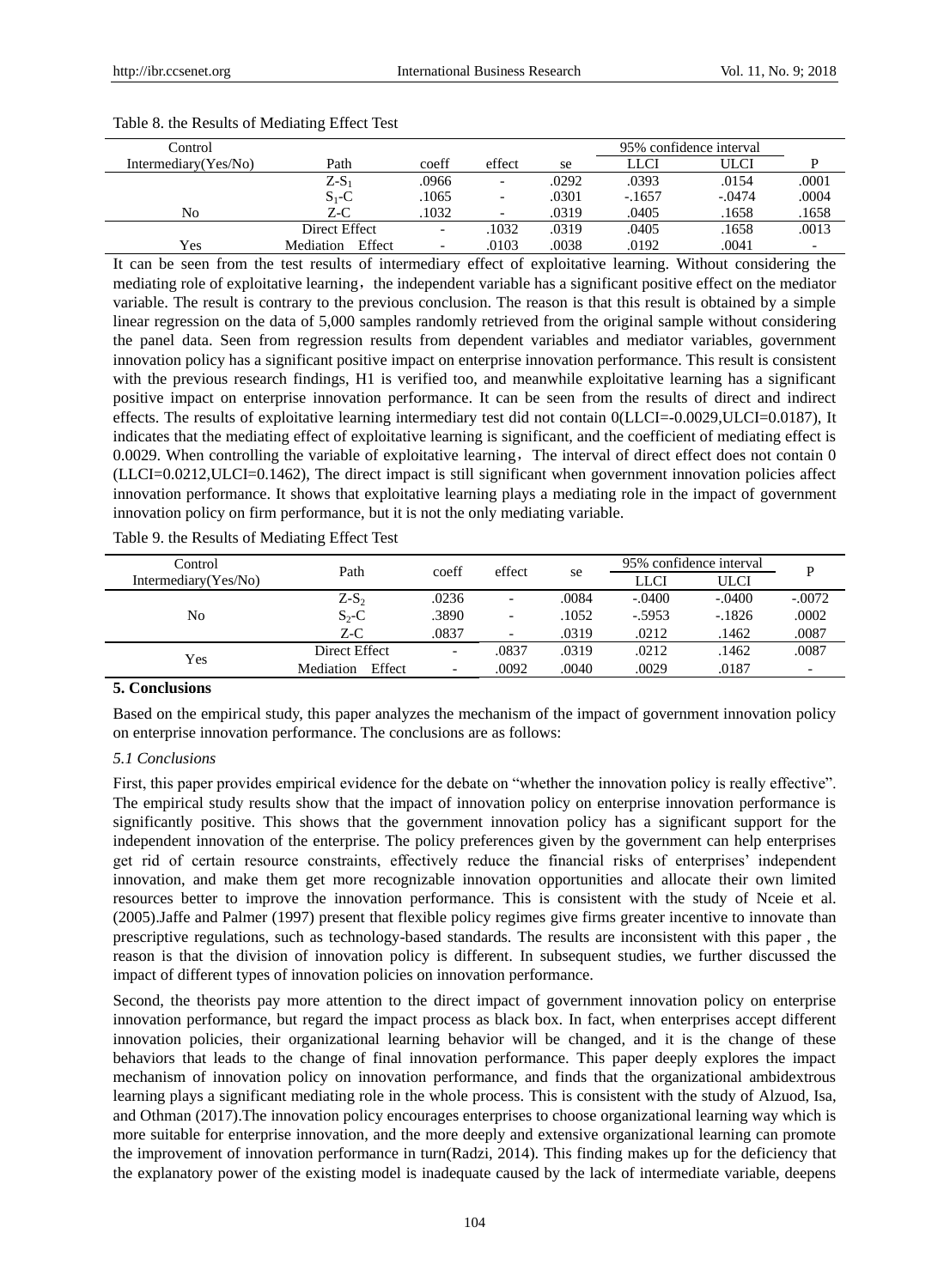the understanding of the innovation policy, and lays a preliminary theoretical foundation for further exploring the mechanism of the action of the innovation policy from the micro level.

Third, under the rapid development of technology environment, enterprises should lay emphasis on the importance of organizational learning. Enterprises can solve problems of enterprise vitality through explorative learning and exploitative learning, and expand the depth and breadth of information exchange with the outside world so as to promote the innovation performance of enterprises.

# *5.2 Policy Suggestions*

The study in this paper put forward the following policy suggestions for the government: Firstly, continue to increase investment in innovation policies. Considering the significant promotion impact of the government's innovation policy on enterprise innovation performance, it's reasonable to support the government to continue to increase the investment in innovation policy, especially for the enterprises in the early stage of development which should be given stronger policy support to reduce the cost and risk pressure encourage their independent innovation, and achieve better innovation performance.

Secondly, promote enterprises to carry out cooperative innovation better through innovation policy. By means of the guidance of the innovation policy, the government should encourage the establishment of cooperative innovation organizations between enterprises and enterprises, enterprises and institutions of higher learning and scientific research institutes such as the national engineering laboratory or industry R  $\&$  D center to carry out more deeply innovation and cooperation. This will enable enterprises to actively share information with partners, and help enterprises to further conduct the organizational learning and achieve better innovation performance.

Finally, enhance the pertinence of policy implementation and improve the review and supervision mechanism before the implementation of policy. Considering the impact of enterprise heterogeneity on the implementation effect of innovation policy, it is particularly important to appropriately implement different innovation policies supports for different types of enterprises.

# *5.3 Limitations*

The limitations of this study are as follow: first, this paper conducts the study only based on the data of Shandong Province in 2017, so the research results may have some limitations. For future researches, it's necessary to adopt data with longer time span and wider geographical scope to supplement and develop the results of this study. Second, this study uses the cross sectional data, which can't reflect the dynamic impact of innovation policy on ambidextrous learning and innovation performance. Therefore, dynamic analysis can be tried in the future. Third, this paper analyzes the intermediary role of innovation policy on ambidextrous learning and innovation performance, but it may also be regulated by other factors during the process, such as environmental dynamics and redundant resources etc. Further studies on these aspects can be conducted in the future.

# **References**

- Alzuod, M., Isa, M., & Othman, S. (2017). Organizational Learning, Innovative Performance and the Moderating Effect of Entrepreneurial Orientation Among Jordanian SMEs. *Social Science Electronic Publishing, 11*(111), 16-26.
- Chen, X. D., & Ping, H. U. (2004). Empirical study on innovation policy performance in China. *Studies in Science of Science, 22*(1), 108-112.
- Chung, H. F. L., Yang, Z., & Huang, P. H. (2015). How does organizational learning matter in strategic business performance? The contingency role of guanxi networking. *Journal of Business Research, 68*(6), 1216-1224. https://doi.org/10.1016/j.jbusres.2014.11.016
- Dewar, R. D., & Dutton, J. E. (1986). The Adoption of Radical and Incremental Innovations: An Empirical Analysis. *Management Science, 32*(11), 1422-1433. https://doi.org/10.1287/mnsc.32.11.1422
- Draper, N. R., & Smith, H. (2014). *Applied Regression Analysis, Third Edition*.
- Eickelpasch, A., & Fritsch, M. (2005). Contests for cooperation—A new approach in German innovation policy. *Research Policy, 34*(8), 1269-1282. https://doi.org/10.1016/j.respol.2005.02.009

Eisner, R. (1969). Tax Policy and Investment Behavior: Comment. *American Economic Review, 59*(3), 379-388.

- Fagerberg, J. (2017). INNOVATION POLICY: RATIONALES, LESSONS AND CHALLENGES. *Journal of Economic Surveys, 31*(2). https://doi.org/10.1111/joes.12164
- Fornell, C., & Larcker, D. F. (1981). Structural equation models with unobservable variables and measurement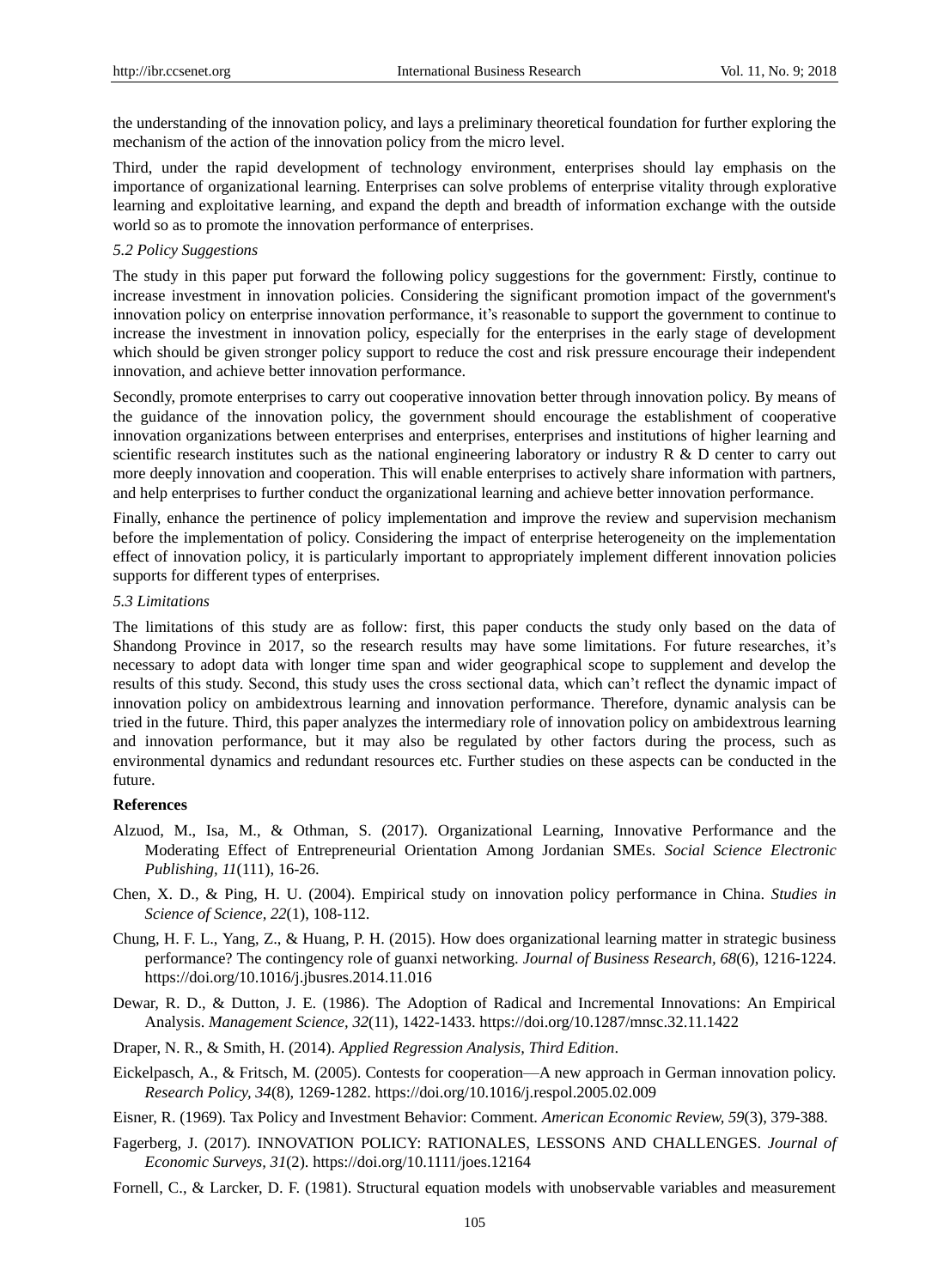error: Algebra and statistics. *Journal of Marketing Research, 18*(1), 39-50. https://doi.org/10.2307/3151312

- Fu, X., & Mu, R. (2014). Enhancing China's Innovation Performance: The Policy Choices. *China & World Economy, 22*(2), 42-60. https://doi.org/10.1111/j.1749-124X.2014.12061.x
- Gale, W. G., & Brown, S. (2013). Small Business, Innovation, and Tax Policy: A Review. *Mpra Paper*.

Gatignon, H. (2010). *Statistical Analysis of Management Data*: Springer New York.

- Gemunden, G. (1996). Book reviews. *Comparative Literature*.
- Hayes, A. F. (2013). Introduction to mediation, moderation, and conditional process analysis: A regression-based approach. *Journal of Educational Measurement, 51*(3), 335-337.
- Ketels, C. (2016). Smart specialisation: opportunities and challenges for regional innovation policy. *Competitiveness Review, 49*(3), 480-482.
- Khan, Z., Yong, K. L., & Akhtar. (2016). The Influence of Host Country Industrial Policy and MNEs on Local Suppliers' Learning Capability Development in an Emerging Economy. *Industry & Innovation*. https://doi.org/10.1080/13662716.2016.1189811
- Laranja, M., Uyarra, E., & Flanagan, K. (2008). Policies for science, technology and innovation: Translating rationales into regional policies in a multi-level setting. *Research Policy, 37*(5), 823-835. https://doi.org/10.1016/j.respol.2008.03.006
- Lavie, D. (2006). The Competitive Advantage of Interconnected Firms: An Extension of the Resource-Based View. *Academy of Management Review, 31*(3), 638-658. https://doi.org/10.5465/amr.2006.21318922
- Mansfield, E. (1982). Tax policy and innovation. *Science, 215*(4538), 1365-1371. https://doi.org/10.1126/science.215.4538.1365
- March, J. G. (1991). Exploration and Exploitation in Organizational Learning. *Organization Science, 2*(1), 71-87. https://doi.org/10.1287/orsc.2.1.71
- Mazzucato, M. (2016). From market fixing to market-creating: a new framework for innovation policy. *Industry & Innovation, 23*(2), 140-156. https://doi.org/10.1080/13662716.2016.1146124
- Melchers, R. E. (1987). *Structural reliability analysis and prediction*: Wiley.
- Mohnen, P., & Röller, L. H. (2000). *Complementarities in Innovation Policy*.
- Mohnen, P., & Röller, L. H. (2005). Complementarities in innovation policy. *European Economic Review, 49*(6), 1431-1450. https://doi.org/10.1016/j.euroecorev.2003.12.003
- Naqshbandi, M. M., & Kaur, S. (2014). Do managerial ties support or stifle open innovation? *Social Science Electronic Publishing, 114*(4), 425-434.
- Naqshbandi, M. M., Kaur, S., & Ma, P. (2014). What organizational culture types enable and retard open innovation? *Quality & Quantity, 49*(5), 1-22.
- Naqshbandi, M. M., & Tabche, I. (2018). The interplay of leadership, absorptive capacity, and organizational learning culture in open innovation: Testing a moderated mediation model. *Technological Forecasting & Social Change*. https://doi.org/10.1016/j.techfore.2018.03.017
- Nceie, I. O. N. N., Inn, C. E., Ie, C., Inn, C. E., Nce, I., & Sc, S. I. O. N. (2005). Innovation Policy and Performance: A Cross-Country Comparison Complete Edition - ISBN 9264006729. *Sourceoecd Science & Information Technology, volume 2005*(6), i-241(241).
- Nunnally, J. C. (1978). *An Overview of Psychological Measurement*: Springer US. https://doi.org/10.1007/978-1-4684-2490-4\_4
- Radzi, C. W. J. W. M. (2014). Influence Of Organizational Learning And Innovation On Oganizational Performance In Asian Manufacturing Food Industry. *British Journal of Ophthalmology, 19*(6), 351.
- Ritter, T. (1999). The Networking Company : Antecedents for Coping with Relationships and Networks Effectively. *Industrial Marketing Management, 28*(5), 467-479. https://doi.org/10.1016/S0019-8501(99)00075-9
- Rong, Scholz, & Martin. (2009). Mind the gaps: weighting the unknown in large-scale one-class collaborative filtering. 667-676.
- Schilling, Jones, Gareth, Hill, & Charles. (2001). Strategic Management: Theory. *171*(2), 3-14.